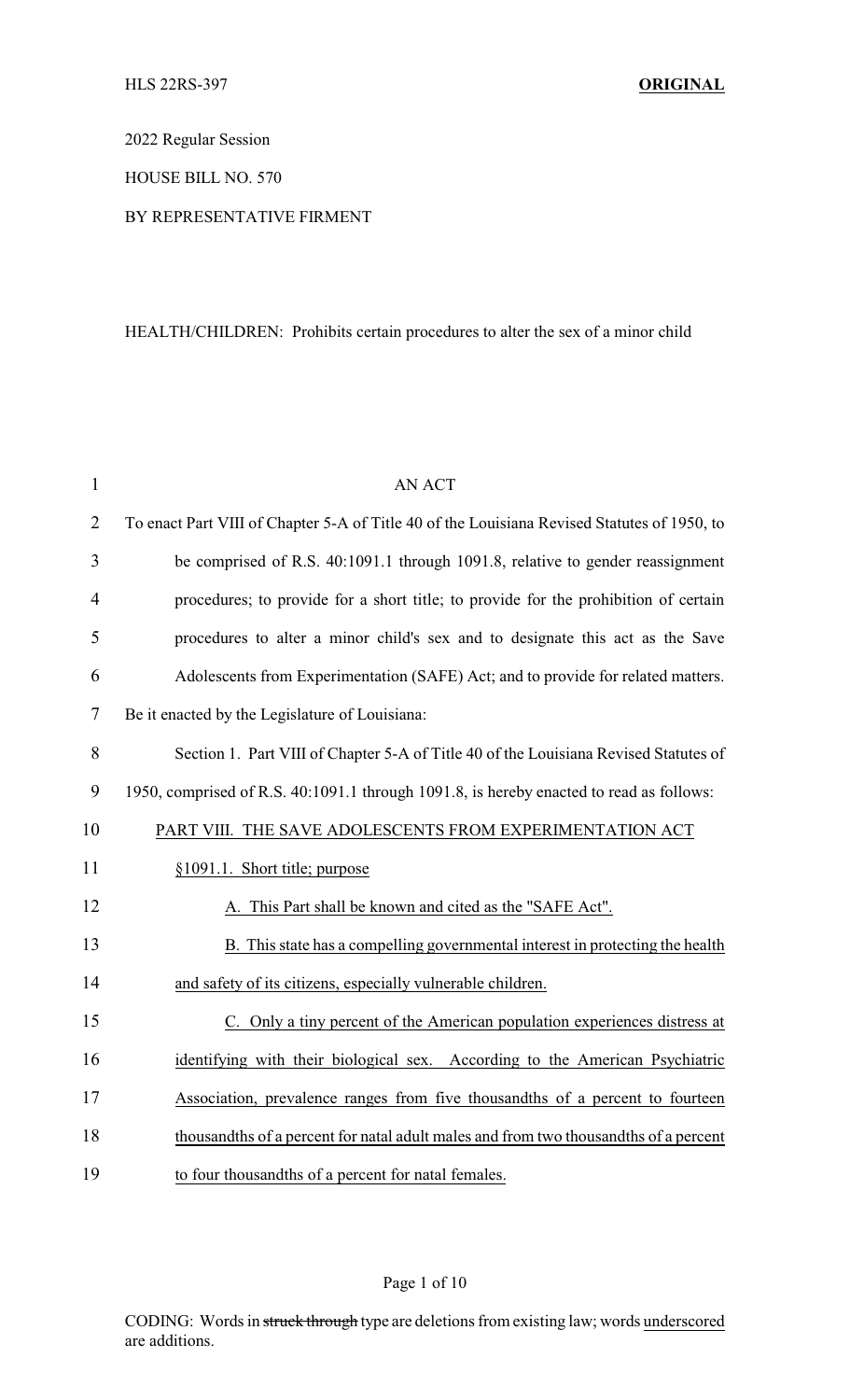| $\mathbf{1}$   | D. Studies consistently demonstrate that the vast majority of children who                |  |
|----------------|-------------------------------------------------------------------------------------------|--|
| $\overline{2}$ | are gender non-conforming or experience distress at identifying with their biological     |  |
| 3              | sex come to identify with their biological sex in adolescence or adulthood, thereby       |  |
| 4              | rendering most medical healthcare interventions unnecessary.                              |  |
| 5              | Scientific studies show that individuals struggling with distress at<br>Е.                |  |
| 6              | biological<br>often<br>identifying with<br>their<br>have<br>already<br>sex<br>experienced |  |
| 7              | psychopathology, which indicates these individuals should be encouraged to seek           |  |
| 8              | mental healthcare services before undertaking any hormonal or surgical intervention.      |  |
| 9              | F. Suicide rates, psychiatric morbidities, and mortality rates remain markedly            |  |
| 10             | elevated above the background population after inpatient gender reassignment              |  |
| 11             | procedures have been performed.                                                           |  |
| 12             | G. Some healthcare providers are prescribing puberty-blocking drugs in                    |  |
| 13             | order to delay the onset or progression of normally-timed puberty in children who         |  |
| 14             | experience distress at identifying with their biological sex. This is being done          |  |
| 15             | despite the lack of any long-term longitudinal studies evaluating the risks and           |  |
| 16             | benefits of using these drugs for the treatment of such distress or gender transition.    |  |
| 17             | H. Healthcare providers are also prescribing cross-sex hormones for children              |  |
| 18             | who experience distress at identifying with their biological sex, despite the fact that   |  |
| 19             | no randomized clinical trials have been conducted on the efficacy or safety of the use    |  |
| 20             | of cross-sex hormones in adults or children for the purpose of treating such distress     |  |
| 21             | or gender transition.                                                                     |  |
| 22             | I. The use of cross-sex hormones comes with the following serious known                   |  |
| 23             | risks:                                                                                    |  |
| 24             | (1) For biological females, erythrocytosis, severe liver dysfunction, coronary            |  |
| 25             | artery disease, cerebrovascular disease, hypertension, increased risk of breast and       |  |
| 26             | uterine cancers, and irreversible infertility.                                            |  |
| 27             | biological males, thromboembolic disease, cholelithiasis,<br>(2)<br>For                   |  |
| 28             | macroprolactinoma,<br>disease,<br>cerebrovascular<br>disease,<br>coronary<br>artery       |  |
| 29             | hypertriglyceridemia, breast cancer, and irreversible infertility.                        |  |

# Page 2 of 10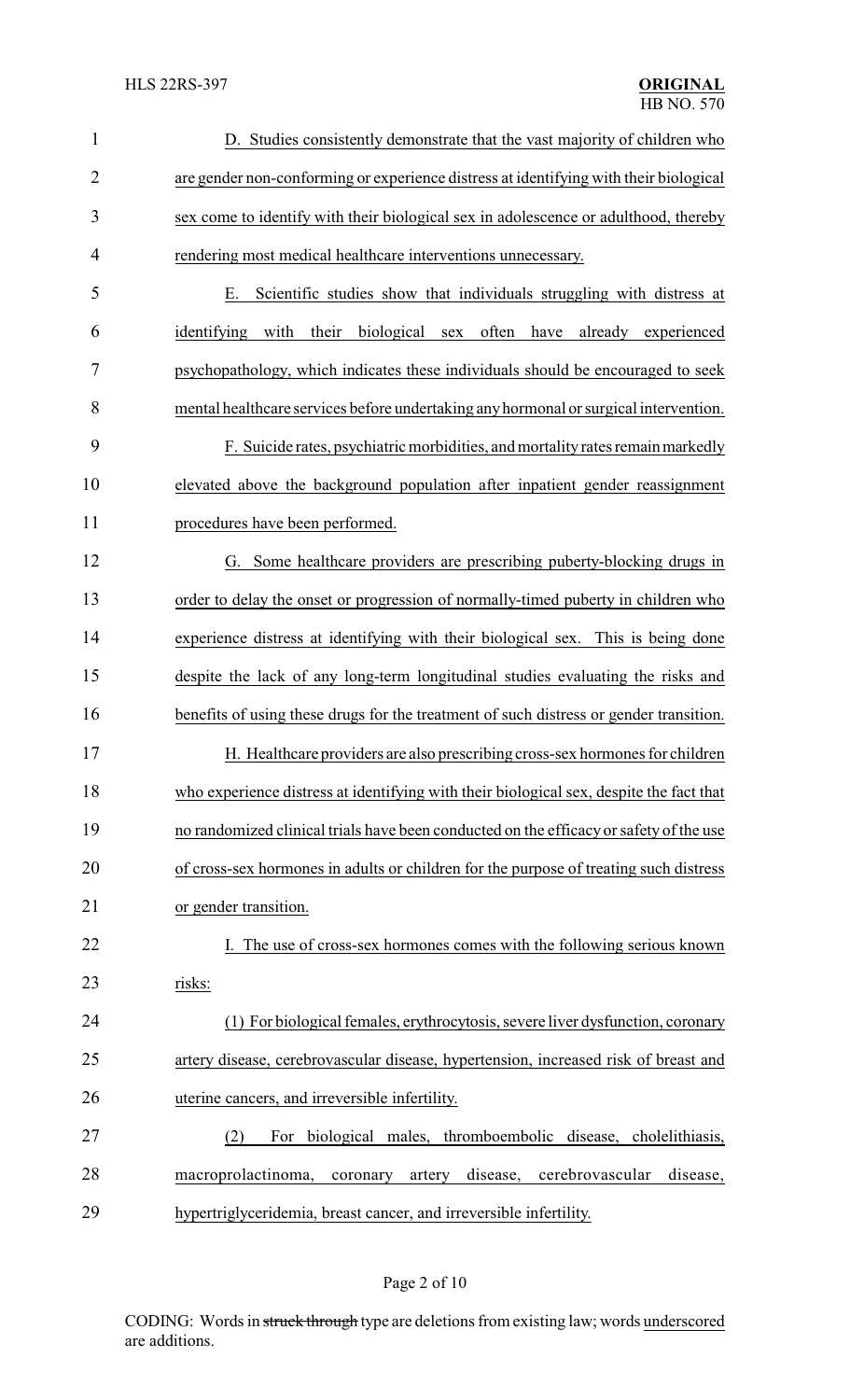| $\mathbf{1}$   | Genital and non-genital reassignment surgeries are generally not                     |
|----------------|--------------------------------------------------------------------------------------|
| $\overline{2}$ | recommended for children, although evidence indicates referrals for children to have |
| 3              | such surgeries are becoming more frequent.                                           |
| 4              | K. Genital gender reassignment surgery includes several irreversible invasive        |
| 5              | procedures for males and females and involves the following alterations of           |
| 6              | biologically normal and functional body parts:                                       |
| 7              | For biological males, surgery may involve genital reconstruction<br>(1)              |
| 8              | including penectomy, orchiectomy, vaginoplasty, clitoroplasty, and vulvoplasty.      |
| 9              | For biological females, surgery may involve a hysterectomy or<br>(2)                 |
| 10             | oophorectomy, reconstruction of the urethra, genital reconstruction including        |
| 11             | metoidioplasty or phalloplasty, vaginectomy, scrotoplasty, and implantation of       |
| 12             | erection or testicular prostheses.                                                   |
| 13             | L. The complications, risks, and long-term care concerns associated with             |
| 14             | genital gender reassignment surgery for both males and females are numerous and      |
| 15             | complex.                                                                             |
| 16             | Non-genital gender reassignment surgery includes various invasive<br>M.              |
| 17             | procedures for males and females, including the following procedures, and also       |
| 18             | involves the alteration or removal of biologically normal and functional body parts: |
| 19             | For biological males, procedures may include augmentation<br>(1)                     |
| 20             | mommoplasty, facial feminization surgery, liposuction, lipofilling voice surgery,    |
| 21             | thyroid cartilage reduction, gluteal augmentation, hair reconstruction, and other    |
| 22             | aesthetic procedures.                                                                |
| 23             | For biological females, procedures may include subcutaneous<br>(2)                   |
| 24             | mastectomy, voice surgery, thyroid cartilage reduction, gluteal augmentation, hair   |
| 25             | reconstruction, and other aesthetic procedures.                                      |
| 26             | N. It is an accepted principle of economics and public policy that when a            |
| 27             | service or product is subsidized or paid for, demand for that service or product     |
| 28             | increases. Between 2015 and 2016, gender reassignment surgeries increased by         |
| 29             | twenty percent.                                                                      |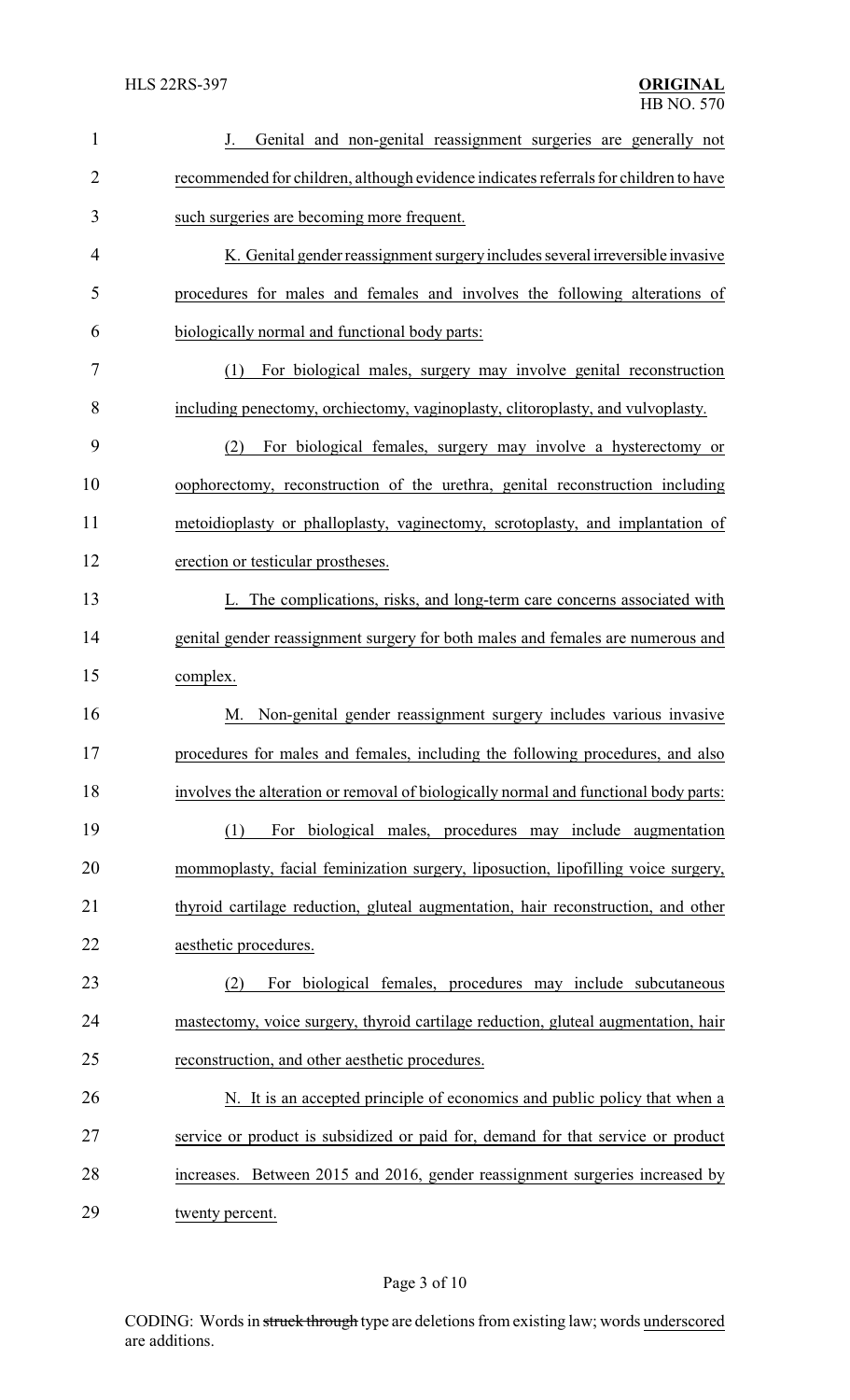| $\mathbf{1}$   | O. It is a grave concern to the Legislature of Louisiana that the medical                |
|----------------|------------------------------------------------------------------------------------------|
| $\overline{2}$ | community is allowing individuals who experience distress at identifying with their      |
| 3              | biological sex to be subjects of irreversible, and drastic non-genital gender            |
| 4              | reassignment surgery and irreversible, permanently sterilizing genital gender            |
| 5              | reassignment surgery, despite the lack of studies showing that the benefits of such      |
| 6              | extreme interventions outweigh the risks.                                                |
| 7              | P. The risks of gender transition procedures far outweigh any benefit at this            |
| 8              | stage of clinical study on these procedures.                                             |
| 9              | §1091.2. Definitions                                                                     |
| 10             | For the purposes of this Part, the following terms have the meaning ascribed             |
| 11             | to them unless the context clearly indicates otherwise:                                  |
| 12             | (1) "Biological sex", "birth sex", and "sex" mean the biological indication              |
| 13             | of male and female, including sex chromosomes, naturally occurring sex hormones,         |
| 14             | gonads, and nonambiguous internal and external genitalia present at birth, without       |
| 15             | regard to an individual's psychological, chosen, or subjective experience of gender.     |
| 16             | "Cross-sex hormone" means testosterone or other androgens given to<br>(2)                |
| 17             | biological females at doses that are profoundly larger or more potent than would         |
| 18             | normally occur naturally in healthy biological females, or estrogen given to             |
| 19             | biological males at does that are larger or more potent than would normally occur        |
| 20             | naturally in healthy biological males.                                                   |
| 21             | "Gender" means the psychological, behavioral, social, and cultural<br>(3)                |
| 22             | aspects of being male or female.                                                         |
| 23             | (4) "Gender reassignment surgery" means any medical or surgical service                  |
| 24             | that seeks to surgically alter or remove healthy physical or anatomical characteristics  |
| 25             | or features that are typical for the individual's biological sex, in order to instill or |
| 26             | create physiological or anatomical characteristics that resemble a sex different from    |
| 27             | the individual's birth sex including, without limitation, genital or non-genital         |
| 28             | reassignment surgery performed for the purpose of assisting an individual with a         |
| 29             | gender transition.                                                                       |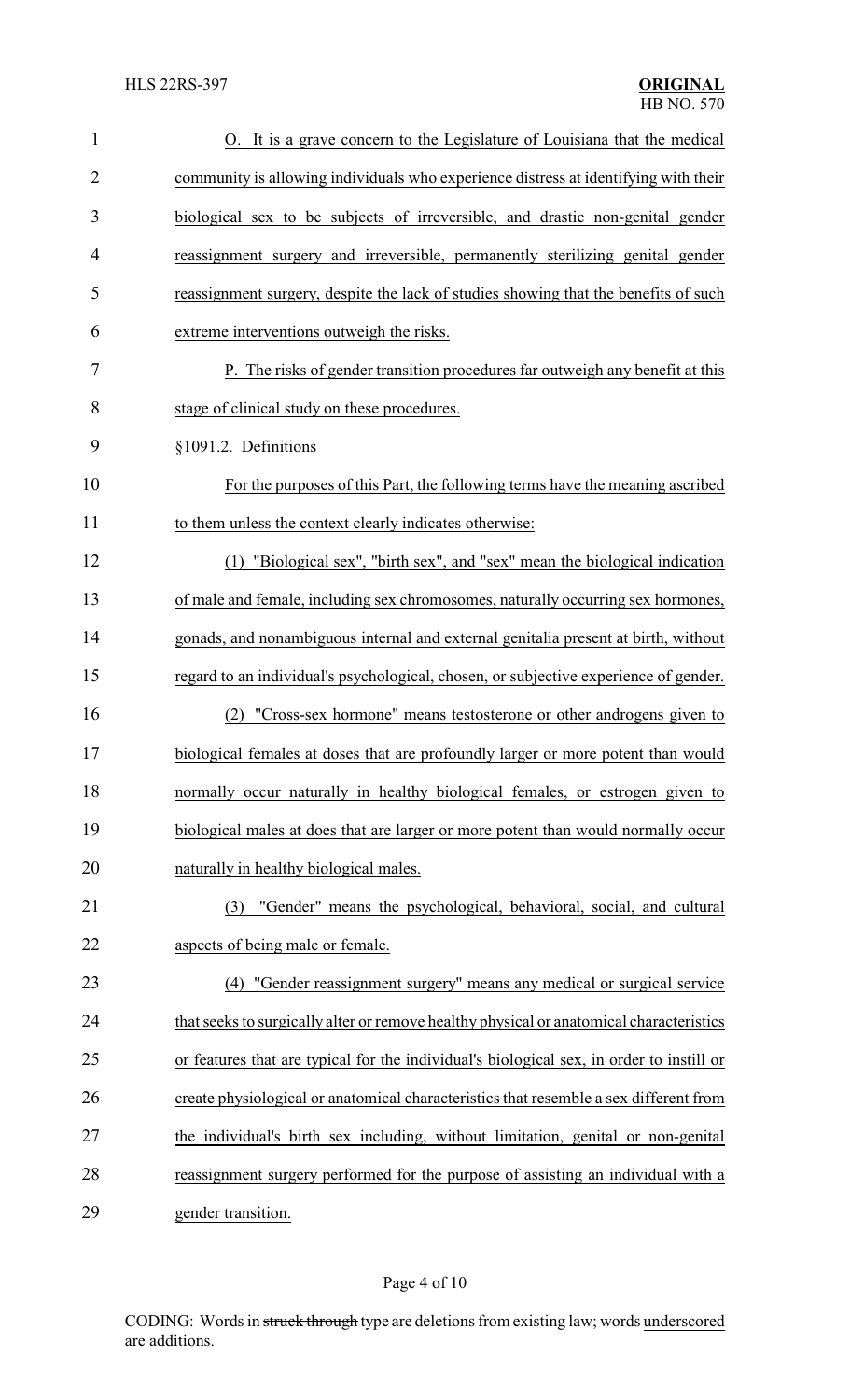| $\mathbf{1}$   | "Gender transition" means the process in which a person goes from<br>(5)                   |  |
|----------------|--------------------------------------------------------------------------------------------|--|
| $\overline{2}$ | identifying with and living as a gender that corresponds with his biological sex to        |  |
| 3              | identifying with and living as a gender different from his biological sex, including       |  |
| 4              | social, legal, or physical changes.                                                        |  |
| 5              | (6) "Gender transition procedures" means any medical or surgical service,                  |  |
| 6              | including physician services, inpatient and outpatient hospital services, or               |  |
| 7              | prescription drugs related to gender transition, that seeks to alter or remove physical    |  |
| 8              | or anatomical characteristics or features that are typical for the individual's biological |  |
| 9              | sex, or to instill or create physiological or anatomical characteristics that resemble     |  |
| 10             | a sex different from the individual's birth sex including medical services that provide    |  |
| 11             | puberty-blocking drugs, cross-sex hormones, or other mechanisms to promote the             |  |
| 12             | development of feminizing or masculinizing features in the opposite sex, or genital        |  |
| 13             | or non-genital gender reassignment surgery performed for the purpose of assisting          |  |
| 14             | an individual with a gender transition.                                                    |  |
| 15             | "Genital gender reassignment surgery" means surgical procedures such<br>(7)                |  |
| 16             | penectomy, orchiectomy, vaginoplasty, clitoroplasty, or vulvoplasty for<br>as              |  |
| 17             | biologically male patients or hysterectomy, ovariectomy, reconstruction of the fixed       |  |
| 18             | part of the urethra with or without a metoidiplasty or a phalloplasty, vaginectomy,        |  |
| 19             | scrotoplasty, or implantation of erection and testicular prostheses for biologically       |  |
| 20             | female patients when performed for the purpose of assisting an individual with a           |  |
| 21             | gender transition.                                                                         |  |
| 22             | (8) "Medical healthcare professional" means any of the following:                          |  |
| 23             | (a) A nurse licensed under Chapter 11 of Title 37 of the Louisiana Revised                 |  |
| 24             | Statutes of 1950.                                                                          |  |
| 25             | A physician assistant licensed under Chapter 11 of Title 37 of the<br>(b)                  |  |
| 26             | Louisiana Revised Statutes of 1950.                                                        |  |
| 27             | (c) A psychiatrist or psychologist licensed under Chapter 11 of Title 22 of                |  |
| 28             | the Louisiana Revised Statutes of 1950.                                                    |  |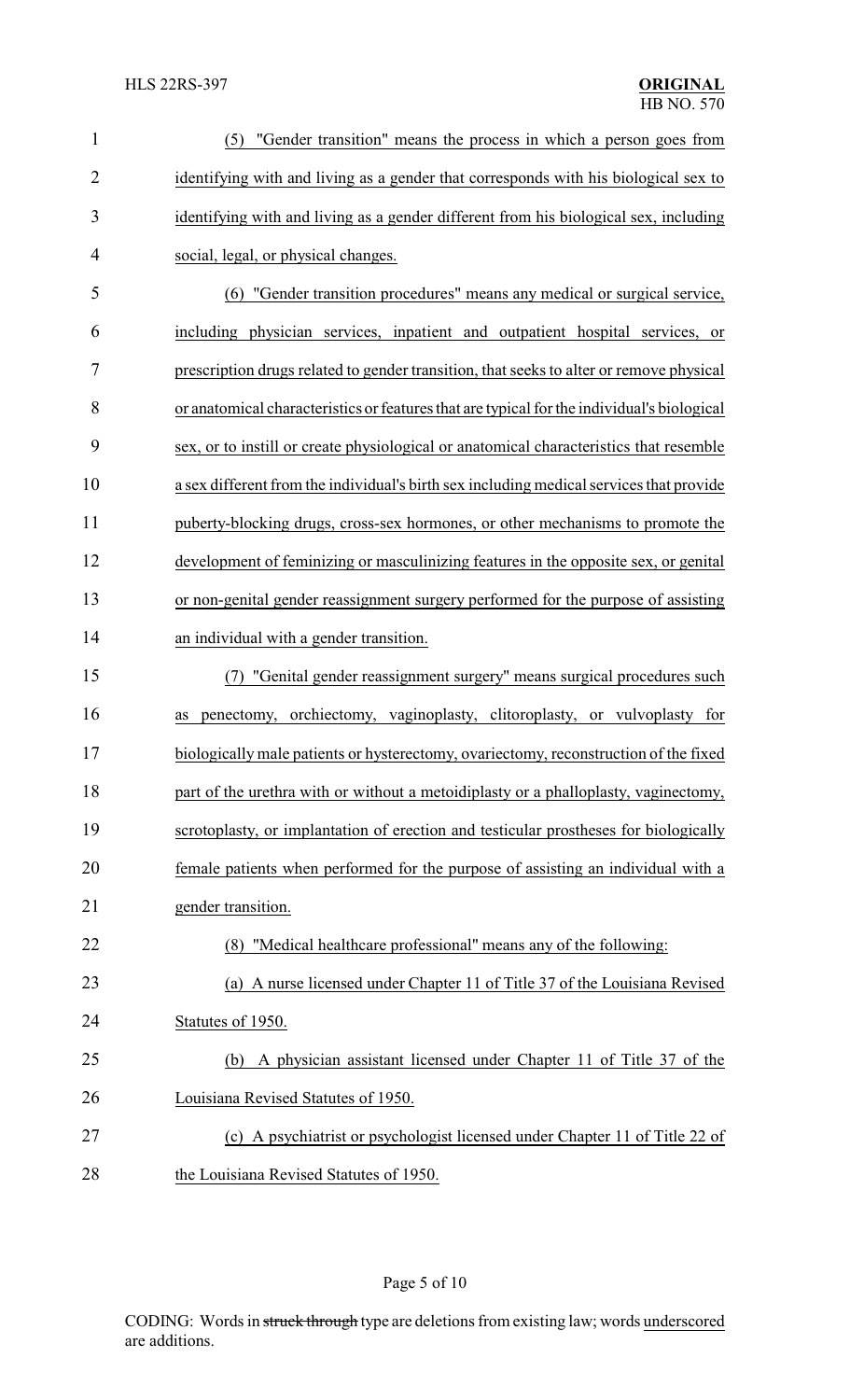| $\mathbf{1}$   | (d) A pharmacist licensed under Chapter 11 of Title 37 of the Louisiana               |
|----------------|---------------------------------------------------------------------------------------|
| $\overline{2}$ | Revised Statutes of 1950.                                                             |
| 3              | (e) Any other professional licensed to provide medical healthcare services.           |
| 4              | (9) "Non-genital gender reassignment surgery" means surgical procedures               |
| 5              | such as augmentation mammoplasty, facial feminization surgery, liposuction,           |
| 6              | lipofilling, voice surgery, thyroid cartilage reduction, gluteal augmentation, hair   |
| 7              | reconstruction, or other aesthetic procedures for biologically male patients or       |
| 8              | subcutaneous mastectomy, voice surgery, liposuction, lipofilling, pectoral implants,  |
| 9              | or other aesthetic procedures for biologically female patients when performed for the |
| 10             | purpose of assisting an individual with a gender transition.                          |
| 11             | (10)<br>"Physician" means a person who is authorized and licensed in                  |
| 12             | accordance with the provisions of Chapter 15 of Title 37 of the Louisiana Revised     |
| 13             | Statutes of 1950 to practice medicine and surgery or osteopathic medicine and         |
| 14             | surgery.                                                                              |
| 15             | "Puberty-blocking drugs" means Gonadotropin-releasing hormone<br>(11)                 |
| 16             | analogs or other synthetic drugs used in biological male patients to stop luteinizing |
| 17             | hormone secretion and therefore, testosterone secretion, or synthetic drugs used in   |
| 18             | biological females that stop the production of estrogen and progesterone, when used   |
| 19             | to delay or suppress pubertal development in children for the purpose of assisting an |
| 20             | individual with a gender transition.                                                  |
| 21             | "Public funds" means any state, county, or local government monies,<br>(12)           |
| 22             | in addition to any department, agency, or instrumentality authorized or appropriated  |
| 23             | pursuant to state law or derived from any fund in which such monies are deposited.    |
| 24             | §1091.3. Procedure prohibitions                                                       |
| 25             | A. Gender transition procedures, as defined in R.S. 40:1091.2, do not include         |
| 26             | any of the following:                                                                 |
| 27             | (1) Services provided to individuals born with a medically verifiable disorder        |
| 28             | of sex development, including a person with external biological sex characteristics   |
| 29             | that are irresolvably ambiguous, such as an individual born with forty-six XX         |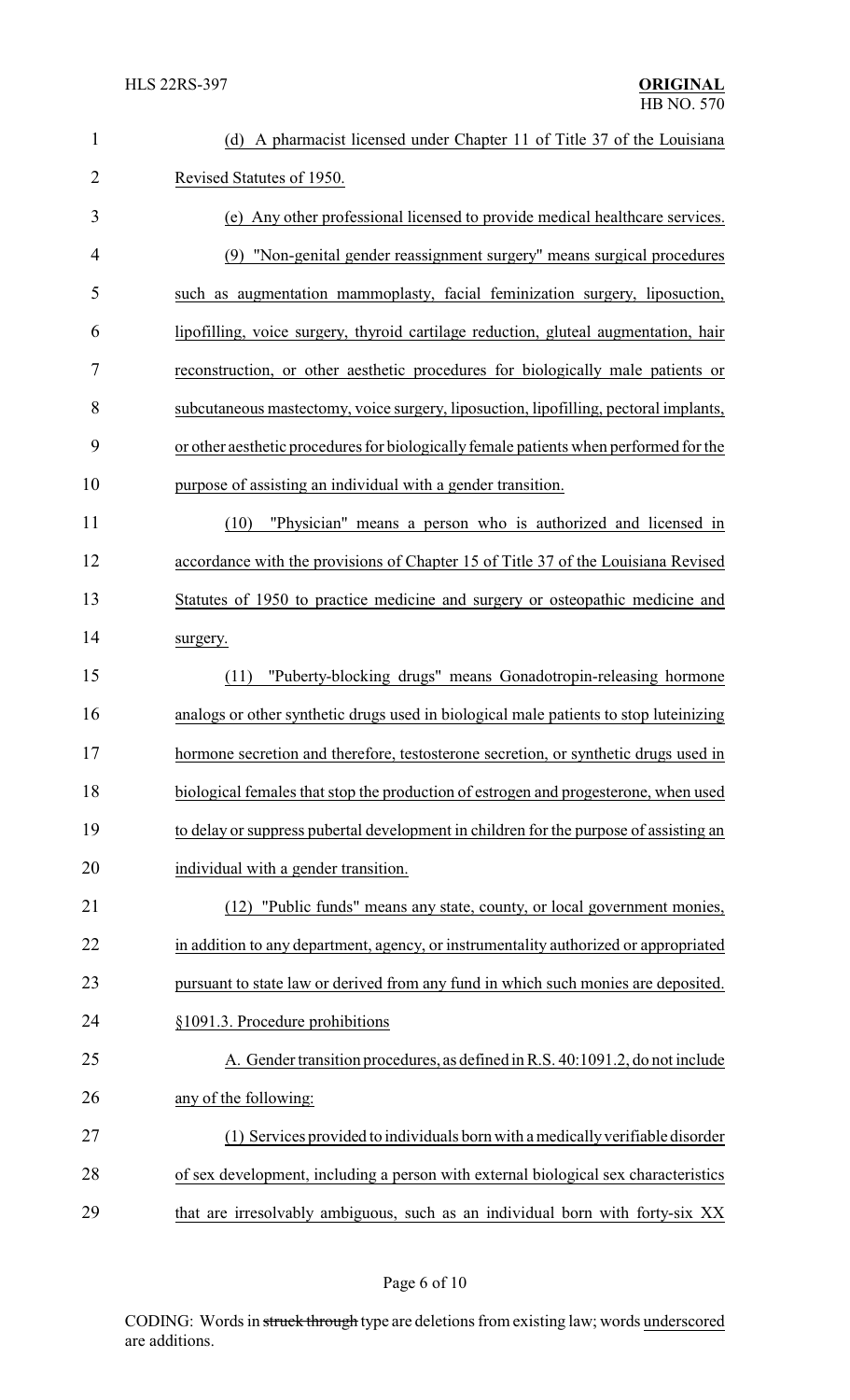| $\mathbf{1}$   | chromosomes with virilization, forty-six XY chromosomes with undervirilization,          |
|----------------|------------------------------------------------------------------------------------------|
| $\overline{2}$ | or having both ovarian and testicular tissue.                                            |
| 3              | (2) Services provided to an individual when a physician has otherwise                    |
| 4              | diagnosed a disorder of sexual development, in which the physician has determined        |
| 5              | through genetic or biochemical testing that the individual does not have normal sex      |
| 6              | chromosome structure, sex steroid hormone production, or sex steroid hormone             |
| 7              | action for a biological male or biological female.                                       |
| 8              | (3) Notwithstanding any other provision of this Part, the treatment of any               |
| 9              | infection, injury, disease, or disorder that has been caused or exacerbated by the       |
| 10             | performance of gender transition procedures, whether or not the procedures were          |
| 11             | performed in accordance with state and federal law.                                      |
| 12             | B. Gender reassignment surgery, as defined in R.S. 40:1091.2, does not                   |
| 13             | include any procedure undertaken because an individual suffers from a physical           |
| 14             | disorder, physical injury, or physical illness that is certified by a physician and that |
| 15             | would place the individual in imminent danger of death or impairment of major            |
| 16             | bodily function unless surgery is performed.                                             |
| 17             | §1091.4. Gender transition procedures; prohibition                                       |
| 18             | A. No physician or other medical healthcare professional shall provide                   |
| 19             | gender transition procedures to any person under eighteen years of age.                  |
| 20             | No physician, mental health provider, or other medical healthcare<br>B.                  |
| 21             | professional shall refer any person under eighteen years of age to any medical doctor    |
| 22             | for gender transition procedures.                                                        |
| 23             | §1091.5. School personnel                                                                |
| 24             | No nurse, counselor, teacher, principal, or other official or staff at a public          |
| 25             | or private school shall do any of the following:                                         |
| 26             | (1) Encourage or coerce a minor to withhold from the minor's parent or legal             |
| 27             | guardian the fact that the minor's perception of his gender is inconsistent with his     |
| 28             | sex.                                                                                     |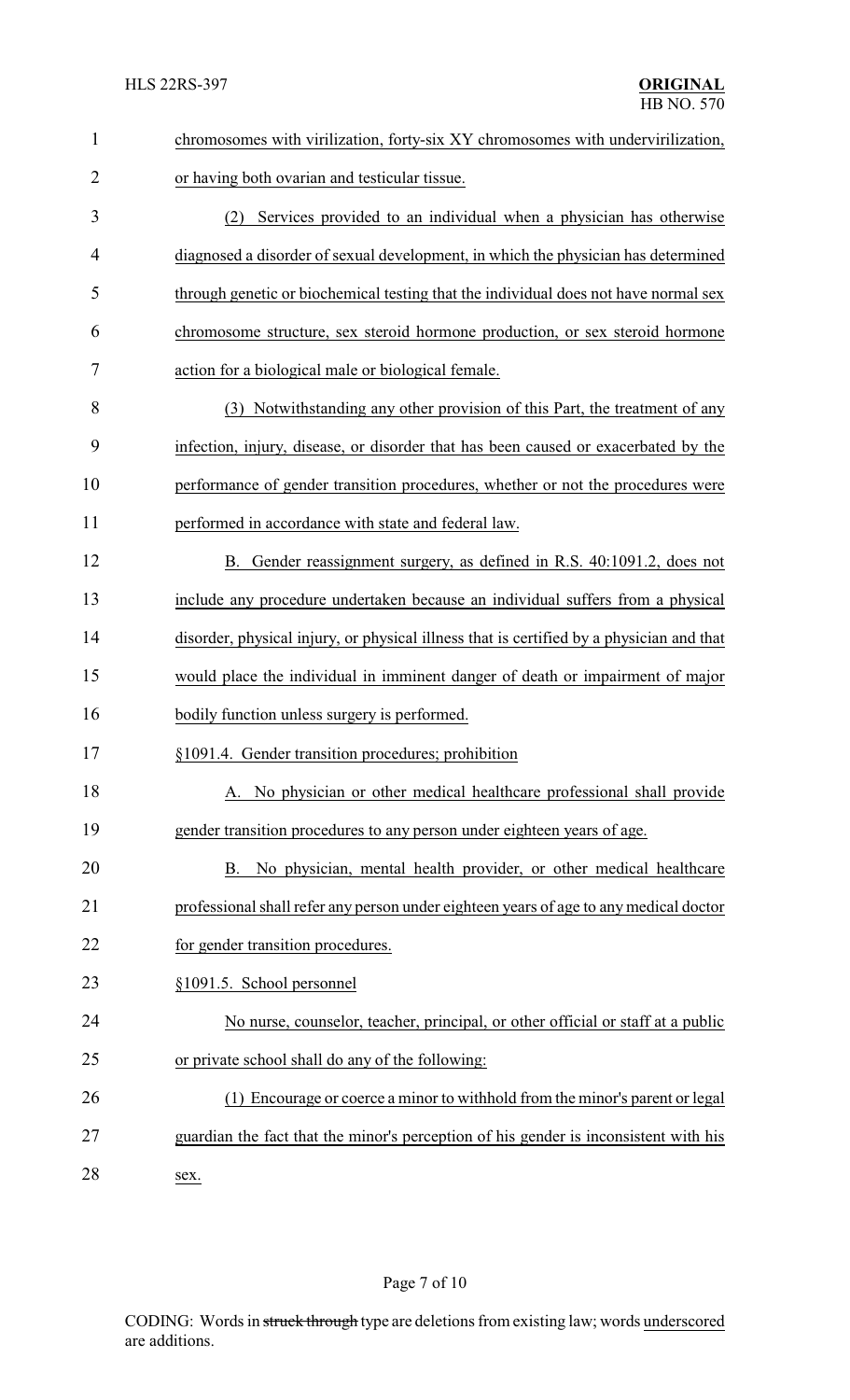| $\mathbf{1}$   | (2) Withhold from a minor's parent or legal guardian information related to            |  |
|----------------|----------------------------------------------------------------------------------------|--|
| $\overline{2}$ | the minor's perception that his gender is inconsistent with his sex.                   |  |
| 3              | §1091.6. Allocation of funds                                                           |  |
| 4              | A. No public funds shall be directly or indirectly used, granted, paid, or             |  |
| 5              | distributed to any entity, organization, or individual that provides gender transition |  |
| 6              | procedures to any minor.                                                               |  |
| 7              | B. Healthcare services furnished by or in a healthcare facility owned or               |  |
| 8              | operated by the state or a parish or local government entity, or by a physician or     |  |
| 9              | other individual employed by the state or a parish or local government entity, shall   |  |
| 10             | not include gender transition procedures for minors.                                   |  |
| 11             | §1091.7. Healthcare provisions; insurance                                              |  |
| 12             | The benefit package for eligible children under any health insurance policy            |  |
| 13             | or other plan providing healthcare coverage in this state shall not include            |  |
| 14             | reimbursement for gender transition procedures for any person under eighteen years     |  |
| 15             | of age.                                                                                |  |
| 16             | §1091.8. Penalties                                                                     |  |
| 17             | A. Any provision of gender transition procedures to a person under eighteen            |  |
| 18             | years of age shall be considered unprofessional conduct and shall be subject to        |  |
| 19             | discipline by the licensing entity with jurisdiction over the physician, mental health |  |
| 20             | provider, or other medical healthcare professional.                                    |  |
| 21             | B. A person may assert an actual or threatened violation of this Part as a             |  |
| 22             | claim or defense in a judicial or administrative proceeding and obtain compensatory    |  |
| 23             | damages, injunctive relief, declaratory relief, or any other appropriate relief.       |  |
| 24             | C. A person shall be required to bring a claim for a violation of this Part not        |  |
| 25             | later than two years after the day the cause of action accrues. A minor may bring an   |  |
| 26             | action before reaching eighteen years of age through a parent or guardian, and may     |  |
| 27             | bring an action in the minor's own name upon reaching eighteen years of age at any     |  |
| 28             | time from that point until twenty years after.                                         |  |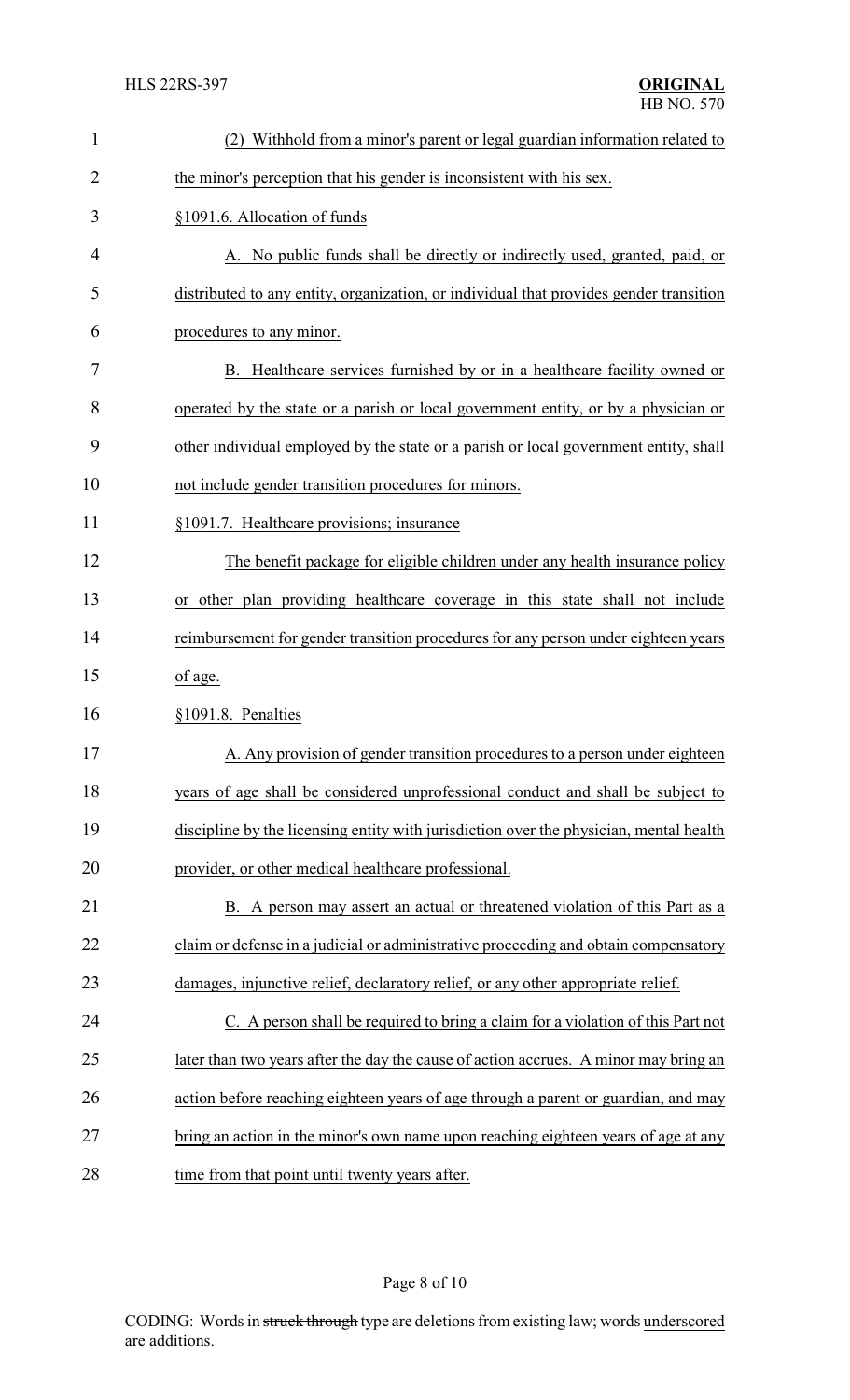| $\mathbf{1}$ | D. Notwithstanding any other provision of law, an action under this Section            |
|--------------|----------------------------------------------------------------------------------------|
| 2            | may be commenced, and relief may be granted, in a judicial proceeding without          |
| 3            | regard to whether the person commencing the action has sought or exhausted             |
| 4            | available administrative remedies.                                                     |
| 5            | In any action or proceeding to enforce a provision of this Part, a<br>Е.               |
| 6            | prevailing party who establishes a violation of this Part shall be entitled to recover |
| 7            | reasonable attorneys' fees.                                                            |
| 8            | F. The attorney general may bring an action to enforce compliance with this            |
| 9            | Part. Nothing in this Part shall be construed to deny, impair, or otherwise affect any |
| 10           | right or authority of the attorney general, the state, or any agency, officer, or      |
| 11           | employee of the state, acting under any provision of the Louisiana Revised Statutes    |
| 12           | of 1950, to institute or intervene in any proceeding.                                  |
|              |                                                                                        |

### DIGEST

The digest printed below was prepared by House Legislative Services. It constitutes no part of the legislative instrument. The keyword, one-liner, abstract, and digest do not constitute part of the law or proof or indicia of legislative intent. [R.S. 1:13(B) and 24:177(E)]

| HB 570 Original | 2022 Regular Session | Firment |
|-----------------|----------------------|---------|
|-----------------|----------------------|---------|

**Abstract:** Establishes the "SAFE Act" in Louisiana and prohibits procedures that alter the gender of minors.

Proposed law states that the risks associated with the allowance of irreversible, permanently sterilizing genital gender reassignment surgery outweigh the scientific benefits.

Proposed law defines "biological sex", "birth sex","sex""cross-sex hormone", "gender", "gender reassignment surgery", "gender transition", "gender transition procedures", "genital gender reassignment surgery", "medical healthcare professional", "non-genital gender reassignment surgery", "physician""puberty-blocking drugs", and "public funds".

Proposed law prohibits certain medical services for medically diagnosed individuals.

Proposed law prohibits any physician or other medical healthcare professional from performing any gender transition procedures on any person under 18 years of age or referring any person under 18 years of age to any medical doctor for gender transition procedures.

Proposed law prohibits school personnel from encouraging or coercing a minor to withhold from the minor's parent or legal guardian the fact that the minor's perception of his gender is inconsistent with his sex.

Proposed law prohibits the use of any public funds or funds allocated to hospitals for the purpose of financing a gender reassignment procedure.

#### Page 9 of 10

CODING: Words in struck through type are deletions from existing law; words underscored are additions.